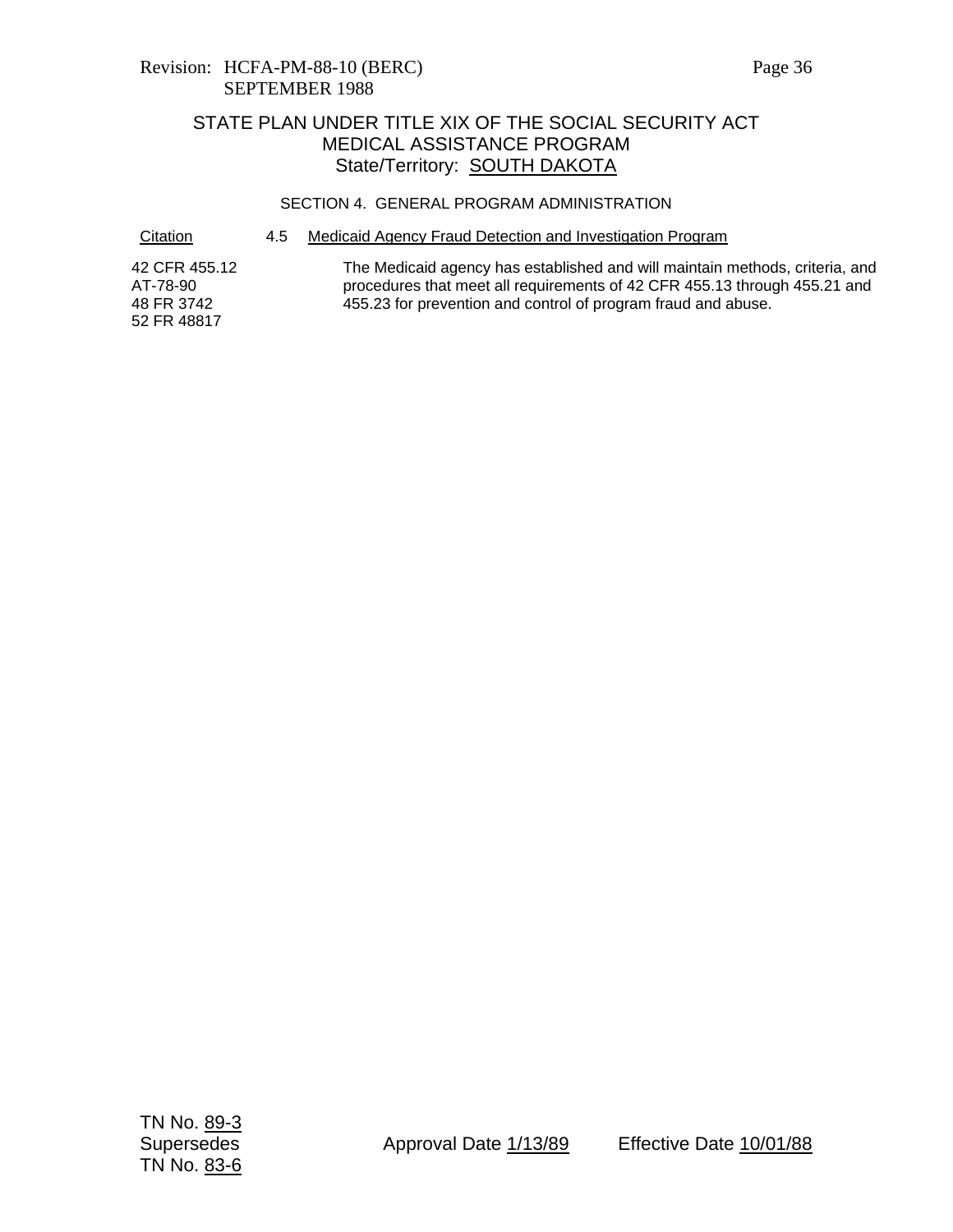#### SECTION 4. GENERAL PROGRAM ADMINISTRATION

Citation 4.5a Medicaid Agency Fraud Detection and Investigation Program

Section 1902(a)(64) of the Act P.L. 105-33 The Medicaid agency has established a mechanism to receive reports from beneficiaries and others and compile data concerning alleged instances of waste, fraud, and abuse relating to the operation of this title.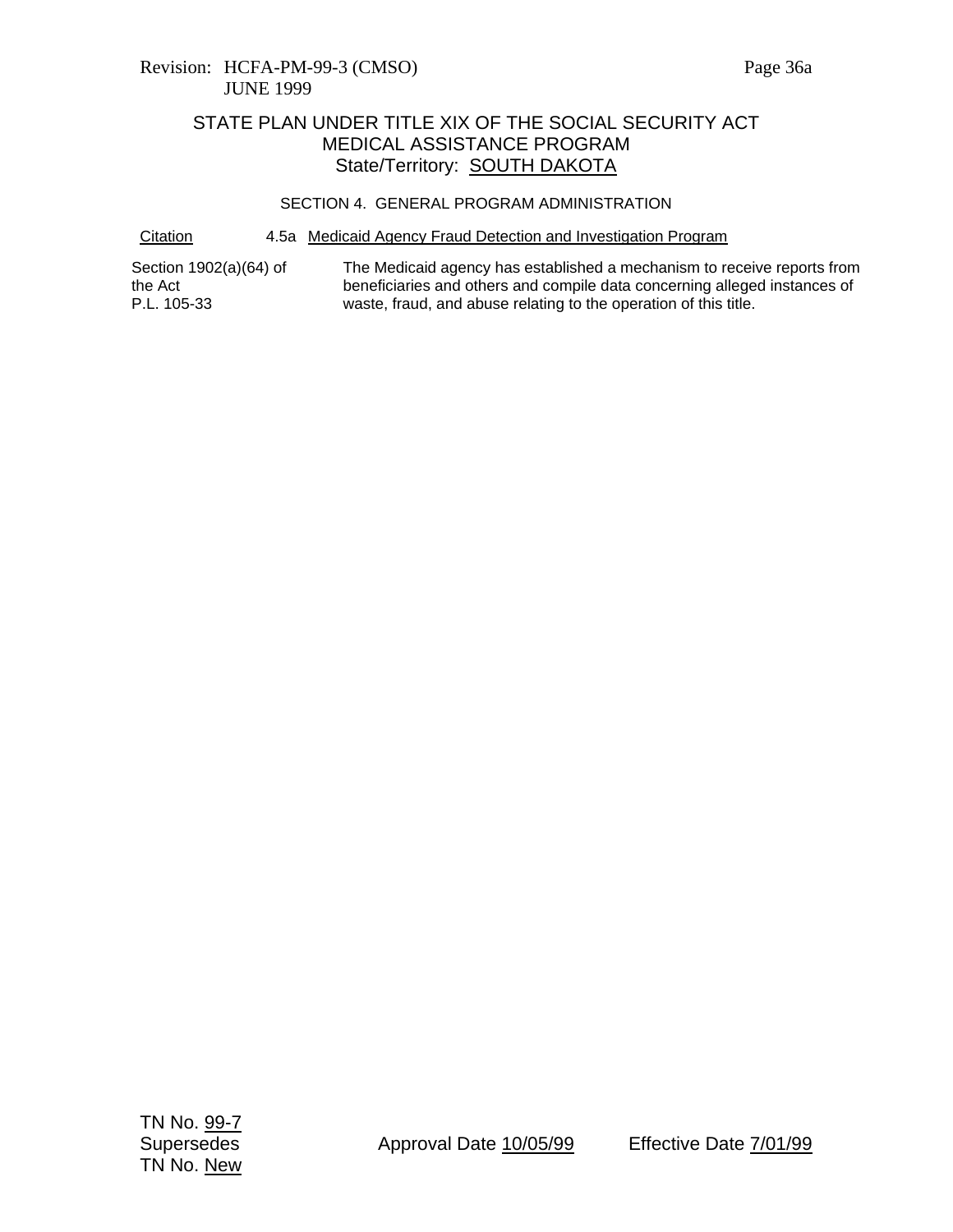Page 36b

### STATE PLAN UNDER TITLE XIX OF THE SOCIAL SECURITY ACT MEDICAL ASSISTANCE PROGRAM State/Territory: SOUTH DAKOTA

## SECTION 4. GENERAL PROGRAM ADMINISTRATION

Citation 4.5b Medicaid Recovery Audit Contractor Program

Section 1902(a)(42)(b)(i) of the Social Security Act The State has established a program under which it will contract with one or more recovery audit contractors (RACs) for the purpose of identifying underpayments and overpayments of Medicaid claims under the State plan and under any waiver of the State plan.

- X The State is seeking an extension to the exception to establishing such program for the following reasons:
	- (1) The State maintains a low rate of errors in Medicaid payments, as evidenced by the most recent PERM review; and
	- (2) The State's estimate of the potential amount of payment errors to be recovered is low based in part on relatively low Medicaid enrollment and associated expenditures such that there would not be enough revenue generated to fund an adequate enough contingency fee to attract sufficient bidding attention from vendors; and
	- (3) In fiscal year 2020 the State had total Medicaid and CHIP expenditures of \$992.65 million. For this period the State had an average monthly enrollment of 115,731 eligible recipients and a total of 141,620 eligible recipients during the fiscal year. Of these individuals 113,291 were enrolled in the Primary Care Case Management or the Health Home program.
	- The State Medicaid agency has contracts of the type(s) listed in Section 1902(a)(42)(B)(ii)(I) of the Act. All contracts meet the requirements of the statute. RACs are consistent with the statute.